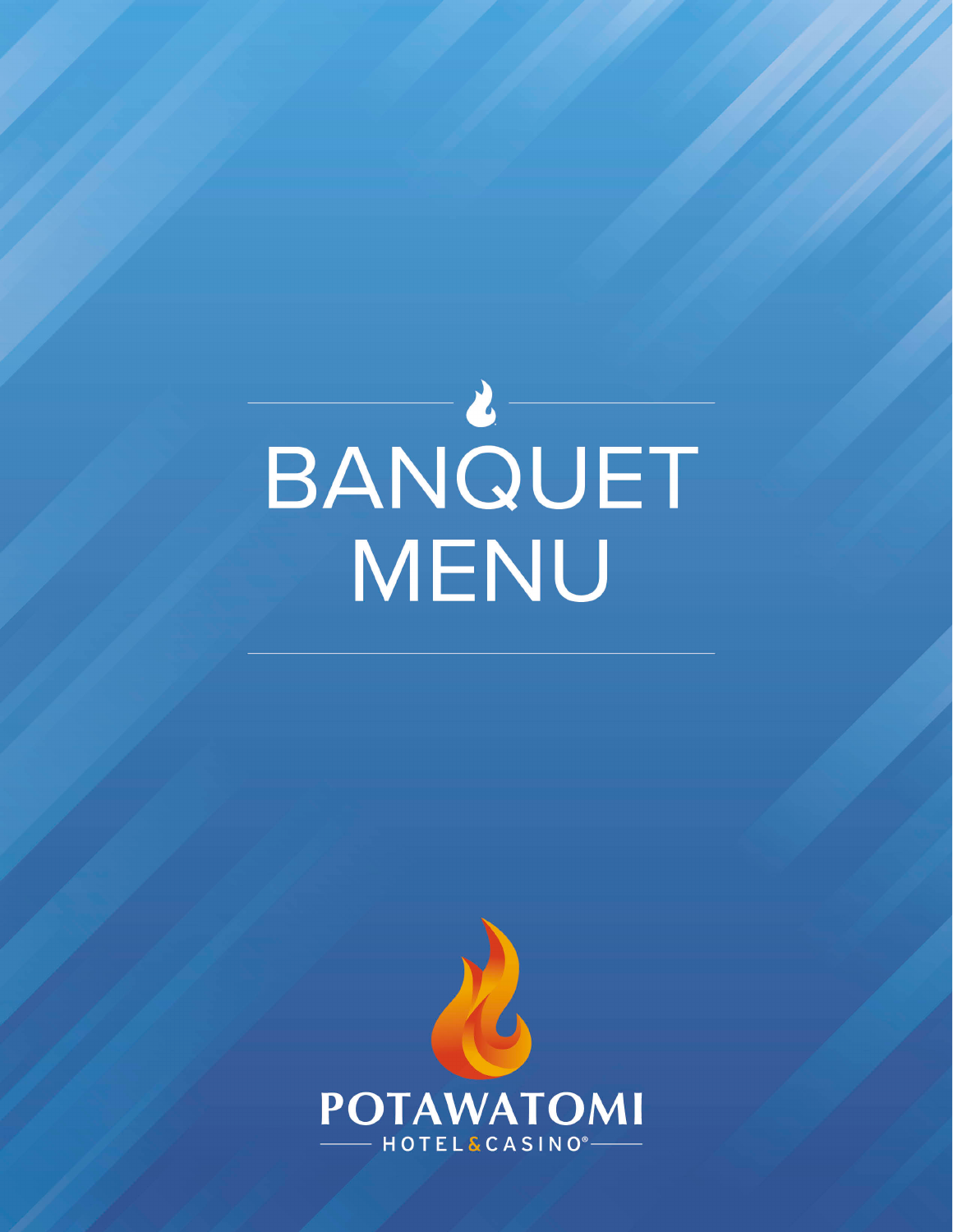# **POTAWATOMI HOTEL & CASINO SALES & CATERING POLICIES AND PROCEDURES**

*Thank you for your interest in Sales & Catering at Potawatomi Hotel & Casino. The following is helpful information regarding our policies and procedures.*

### *FOOD AND BEVERAGE*

- Menu and bar selections will be arranged with the Sales & Catering Department no later than 21 days prior to the event.
- Food prepared by Potawatomi Hotel & Casino that is not consumed by the attendees may not be taken outside of the venue due to health regulations. Exceptions include wedding cake tops, celebration cakes and other items with prior approval from your Catering Manager.
- Potawatomi Hotel & Casino does not allow food and beverage items to be brought onto the property, with the exception of wedding cakes made by a licensed bakery.
- Menu prices are subject to change without notice. Menu pricing may be solidified 90 days prior to the event.

### *GUARANTEES*

- The final guaranteed guest count is required three business days prior to the event. In the event this number is not given, we will assume the expected number is the contracted guarantee and charge accordingly.
- For events exceeding 400 guests, final guaranteed guest count will be required five business days prior to the event.
- All packages, breaks, buffets and stations will be charged per the guaranteed attendance.

### *AUDIOVISUAL*

- Any audiovisual needed for the event must be ordered from the Sales & Catering Department at Potawatomi Hotel & Casino at least five business days prior to event. After five days, the rental will be based on availability.
- Two weeks' notice is required if an AV Technician is required. Based on availability.
- Audiovisual equipment contracted outside of Potawatomi Hotel & Casino must be removed immediately following the conclusion of the event unless otherwise approved by your Catering Manager.
- Please contact your Catering Manager for the vendor load-in instructions for outside vendors.

### *PERSONAL ITEMS*

- Potawatomi Hotel & Casino will not be responsible for any personal items left behind at the conclusion of the event.
- Potawatomi Hotel & Casino is not responsible for damage or loss of any merchandise or articles brought onto the property or left behind after the conclusion of the event.
- Potawatomi Hotel & Casino does not accept responsibility for the security of gifts and/or auction items brought to an event. It is the client's responsibility to secure any and all items during and after the event.

### *LABOR CHARGES*

- All food and beverage, rental and audiovisual prices are subject to a 22% service charge.
- Additional charges may be applied to events that require extensive setup and/or breakdown. Additional charges may also apply if there is a change to the setup the day of the event, contrary to the signed Banquet Event Order.
- A Bartender fee of \$75 per hour will be applied for events in which the bar revenue does not exceed \$500.
- A Chef Attendant may be required for certain menu items which may include, but are not limited to: buffets, action stations, cake cutting, etc. A \$100 fee will be applied for each Chef Attendant required for the event.

### *MINORS ON PROPERTY*

- A notification of minors (under the age of 18) must be sent to your Catering Manager no later than 10 days before the event. All minors must enter through the skywalk and be escorted by an adult (18 years or older).
- Minors are not allowed to gamble at any time. In the event a minor is gambling, he/she will be immediately escorted off property along with his/her guardian.

### *PAYMENT POLICIES*

- All payments must be made in advance of the function unless credit has been established to the satisfaction of Potawatomi Hotel & Casino.
- A deposit of 25% of the quoted food and beverage minimum and rental (if applicable) is required with the return of the signed contract to ensure the space as definite.
- All deposits are non-refundable.
- The remaining 100% of the total anticipated costs must be paid three business days prior to the event unless credit has been established.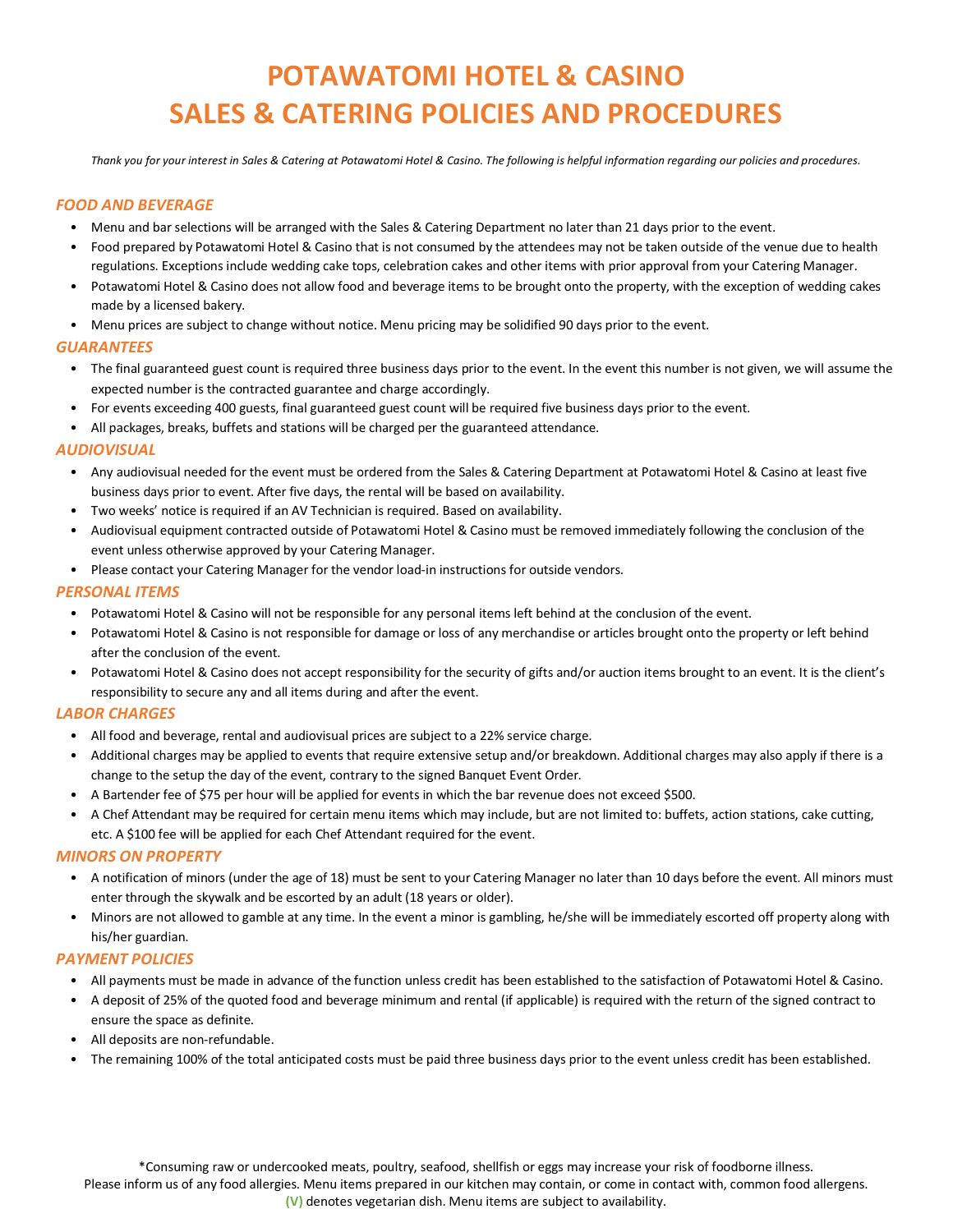# **BREAKFAST MENU**

### *BREAKFAST BUFFETS*

Includes coffee (regular and decaf), assorted hot tea, assorted juices. Prices based on 90 minutes of service.

### **CONTINTENTAL BUFFET (V)**

Assorted Danishes and croissants – *butter, preserves* Sliced fresh fruit, seasonal berries \$17|PERSON

### **RISE & SHINE BUFFET**

Breakfast croissant sandwiches – *scrambled eggs, cheddar cheese, choice of Applewood smoked bacon, ham or pork sausage* Sliced fresh fruit, seasonal berries Individual assorted yogurt \$20|PERSON \$100 SERVICE ATTENDANT FEE

### **GET UP & GO BUFFET**

Assorted Danishes and croissants – *butter, preserves* Sliced fresh fruit, seasonal berries Scrambled eggs Hash browns Applewood smoked bacon Pork sausage links \$22|PERSON|25 PERSON MINIMUM \$100 SERVICE ATTENDANT FEE

### *PLATED BREAKFAST ENTRÉES*

Includes coffee (regular and decaf), assorted hot tea, assorted juices.

**FRITTATA** *– mushroom, broccoli, cheddar cheese* Hash browns Applewood smoked bacon \$20|PERSON

**DENVER SCRAMBLE** *– ham, bell peppers, onion* Hash browns Applewood smoked bacon \$19|PERSON

### **SOUTHWEST BREAKFAST –** *scrambled eggs, queso*

*fresco, salsa roja, flour tortilla* Hash browns Ranchero beans \$20|PERSON

**BREAKFAST BURRITO** – *scrambled eggs, bacon, sausage, cheddar cheese, salsa roja, flour tortilla* Hash browns Fruit \$19|PERSON

### *FROM THE BAKERY*

**ASSORTED DANISHES AND CROISSANTS (V)** Butter, preserves \$36|DOZEN

**ASSORTED MUFFINS (V)** \$36|DOZEN

**PLAIN BAGELS (V)** Cream cheese \$36|DOZEN

**ASSORTED BAGELS (V)** *– choice of one flavor per dozen* Cream cheese \$31|DOZEN

**DONUTS (V)** *– choice of one flavor per dozen* Glazed, chocolate glazed, cruller, plain cake donut, chocolate cake donut \$36|DOZEN

**ASSORTED FRESHLY BAKED COOKIES (V)** \$32|DOZEN

### *SOMETHING MORE*

| Buttermilk Biscuits and Sausage Gravy \$3   PERSON |              |
|----------------------------------------------------|--------------|
| <b>Applewood Smoked Bacon</b>                      | \$4   PERSON |
| <b>Pork Sausage Links</b>                          | \$4   PERSON |
| Hash Browns (V)                                    | \$3   PERSON |
| Whole Fruit (V)                                    | \$36   DOZEN |
| Individual Assorted Yogurt (V)                     | \$40   DOZEN |
| Energy Bars or Granola Bars (V)                    | \$30   DOZEN |

### **OATMEAL STATION (V)**

Steel cut oats, milk, soy milk, granola, assorted fresh berries, banana, raisins, dried cranberries, sliced almonds, brown sugar, butter \$7|PERSON|15 PERSON MINIMUM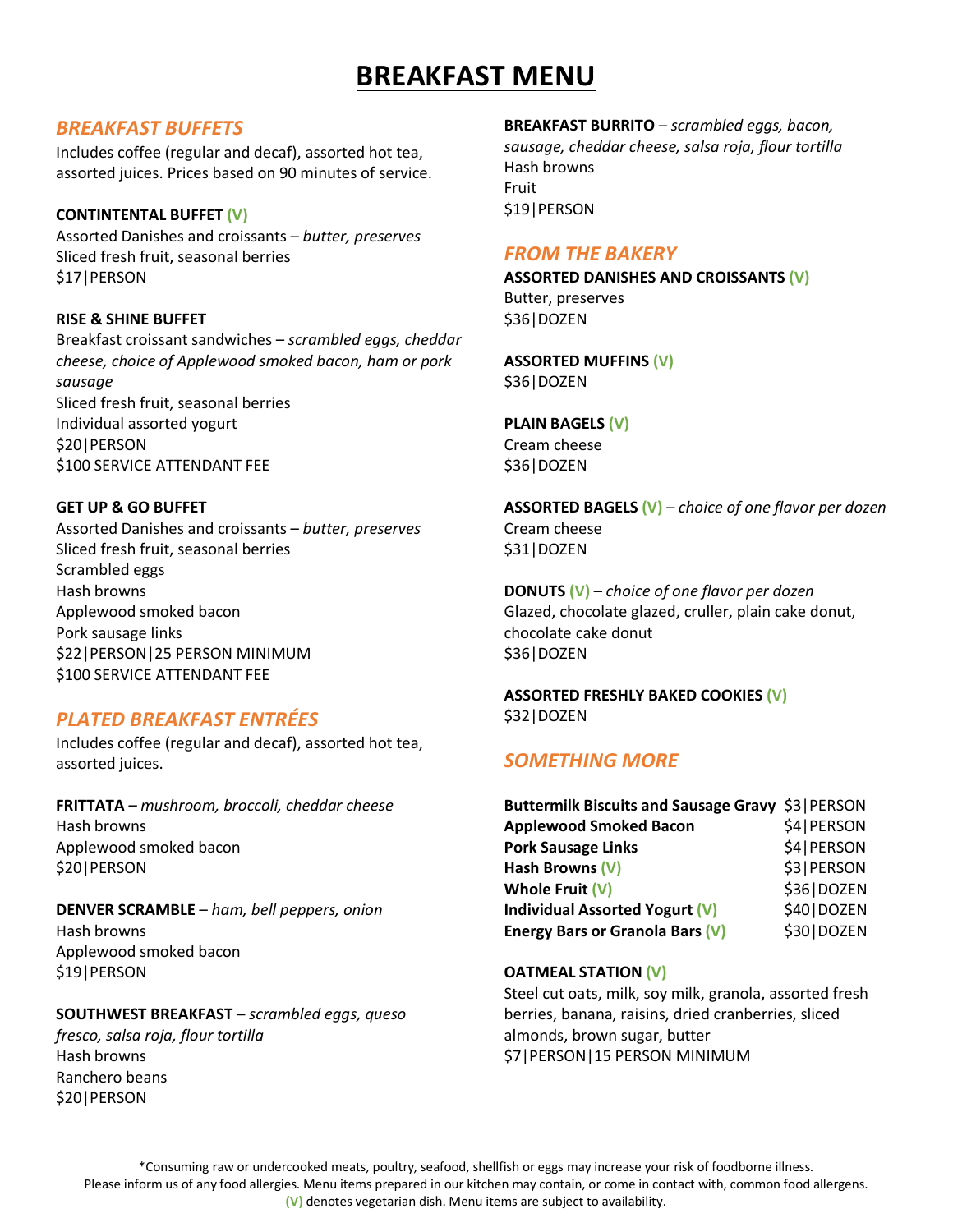# **BREAK TIME MENU**

### *BREAK PACKAGES*

Prices based on 60 minutes of service.

### **HAPPY TRAILS BREAK (V)**

Assorted mixed nuts Assorted dried fruit – *golden raisins, dried cranberries, banana chips* Chocolate chips Granola bars \$10|PERSON

### **CHIPS AND SALSA BREAK (V)**

Salsa verde Salsa roja Pico de gallo Black bean and fire roasted corn salsa Traditional guacamole House-fried tortilla chips \$12|PERSON

### **DRIVE-IN MOVIE BREAK (V)**

Assorted Knight's Gourmet Popcorn Assorted candies Assorted Pepsi® soft drinks \$14|PERSON

### *CHIPS & MORE*

Individually portioned bags.

### **ASSORTED POTATO CHIPS (V)** \$35|DOZEN

**KNIGHT'S GOURMET POPCORN (V)** \$35|DOZEN

**GARDETTO'S® (V)** \$35|DOZEN

### **ASSORTED MIXED NUTS (V)** \$48|DOZEN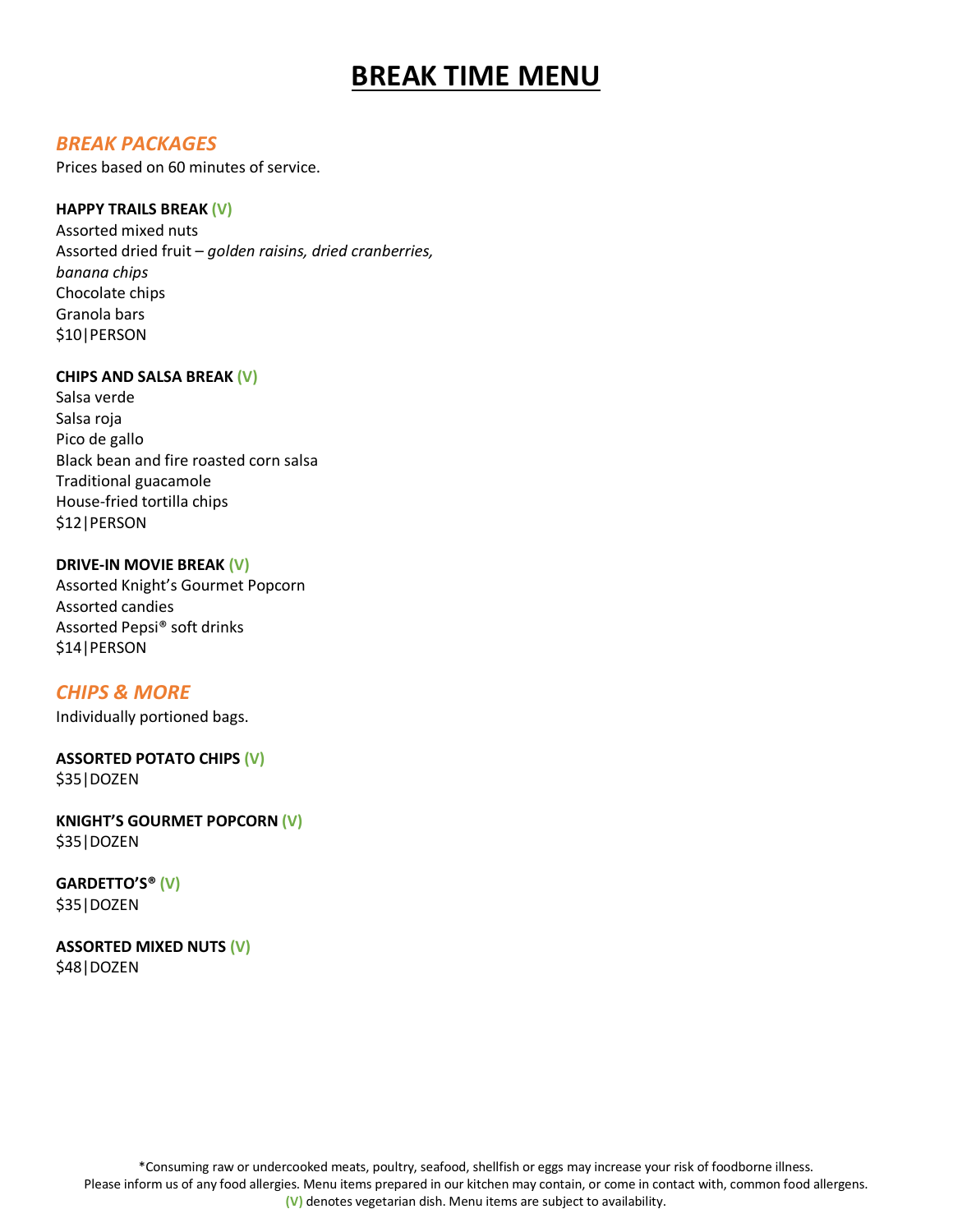# **LUNCH MENU**

### *LUNCH ENTRÉE SALADS*

Includes rolls and butter.

### **CHEF SALAD**

Lettuce and mixed greens, ham, turkey, shredded cheddar cheese, hardboiled egg, tomato, cucumber, ranch dressing \$18|EACH

### **GRILLED CHICKEN CAESAR SALAD**

Grilled chicken, romaine lettuce, shaved Parmesan cheese, croutons, Caesar dressing \$18|EACH

### **GRILLED HARVEST CHICKEN SALAD**

Grilled chicken, romaine lettuce, shredded mozzarella cheese, strawberries, mandarin oranges, sesame dots, dried cranberries, lemon poppy seed dressing \$20|EACH

**SUBSTITUTE BROILED SALMON FILET (5-OZ.)** \$7|EACH

*BOX LUNCH* Includes fruit, bag of chips, cookie.

**TURKEY AND PROVOLONE** Lettuce, tomato, herb mayonnaise, multi-grain bun

**HAM AND SWISS** Lettuce, tomato, honey mustard mayonnaise, pretzel bun

**ROAST BEEF AND CHEDDAR** Lettuce, tomato, horseradish cream, sesame Kaiser bun

**VEGETARIAN WRAP (V)** Lettuce, tomato, roast zucchini, yellow squash, portabella mushroom, basil aioli, whole wheat wrap

\$20|PERSON|10 PERSON MINIMUM

## *PLATED LUNCH ENTRÉES*

Includes coffee (regular and decaf), tea, rolls and butter, choice of one salad and one side.

### **SALAD (SELECT ONE)**

**CAESAR SALAD (V)** Romaine lettuce, shaved Parmesan cheese, croutons, Caesar dressing

**GARDEN SALAD (V)** Lettuce, tomato, cucumber, carrot, herb vinaigrette

**PEAR AND BLEU CHEESE SALAD (V)** Mixed greens, toasted walnuts, Champagne vinaigrette

### **PLATED LUNCH ENTRÉES**

**SAUTÉED CHICKEN BREAST** White wine cream sauce \$24|EACH

**BEEF SHORT RIBS** Cabernet Jus \$28|EACH

**BROILED SALMON** Honey mustard glaze \$26|EACH

**SEASONAL WHITEFISH** Lemon chive butter \$26|EACH

### **ROASTED PORTABELLA VEGETABLE STACK (V)**

Oven-roasted portabella mushrooms, grilled squash, grilled zucchini, oven-roasted tomatoes, roasted corn, red pepper coulis, balsamic glaze \$23|EACH

**ASPARAGUS RISOTTO (V)** Roasted red pepper coulis

\$23|EACH *(excludes side selection)*

### **SIDES (SELECT ONE)**

White cheddar mashed potatoes **(V)** Rosemary garlic red potatoes **(V)** Vegetable rice pilaf **(V)** Pesto orzo **(V)**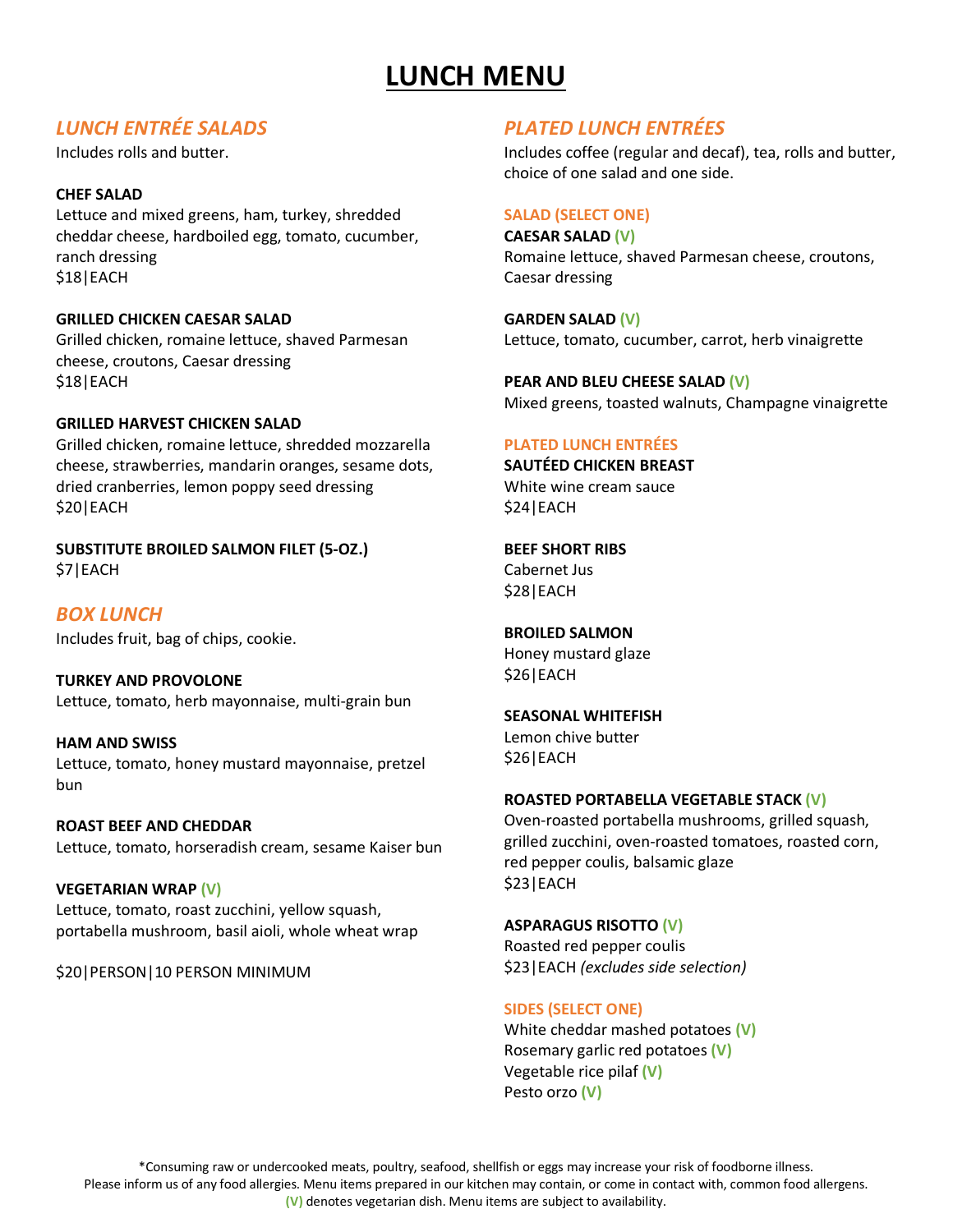# **LUNCH MENU**

### *LUNCH BUFFETS*

Includes coffee (regular and decaf), tea. Prices based on 90 minutes of service.

### **SANDWICH DELI BOARD BUFFET**

Assorted deli meats – *sliced smoked ham, turkey breast, roast beef, genoa salami* Assorted Wisconsin cheeses Assorted sandwich breads and buns Redskin potato salad Harvest mixed green salad – *grape tomatoes, sliced cucumbers, herb vinaigrette* Assorted chips Assorted cookies \$24|PERSON|10 PERSON MINIMUM \$100 SERVICE ATTENDANT FEE

### **TAILGATE BUFFET**

Grilled bratwurst – *sauerkraut, brown mustard* Burgers – *cheese, lettuce, tomato, onion, pickle* Creamy coleslaw Macaroni salad Assorted chips Signature cheesecake \$26|PERSON|10 PERSON MINIMUM \$100 SERVICE ATTENDANT FEE

### **ITALIAN BUFFET**

Chicken piccata – *lemon caper sauce* Italian meatballs – *peppers, onions* Penne pasta – *zucchini, yellow squash, marinara sauce* Caesar salad – *romaine lettuce, shaved Parmesan cheese, croutons, Caesar dressing* Tomato salad – *olives, artichoke, mozzarella cheese, basil vinaigrette*  Rosemary Parmesan red potatoes Rosemary focaccia bread, extra virgin olive oil Cannoli \$32|PERSON|30 PERSON MINIMUM \$100 SERVICE ATTENDANT FEE

### **SOUTH OF THE BOARDER BUFFET**

Chicken fajitas – *grilled peppers, grilled onions* Carne asada – *onion relish, queso fresco, pico de gallo, salsa roja* Flour and corn tortillas Crispy tortilla salad *– cilantro lime vinaigrette* Ranchero beans Spanish rice Shredded lettuce Cilantro crema Key lime cheesecake \$28|PERSON|30 PERSON MINIMUM \$100 SERVICE ATTENDANT FEE

### **DESSERTS (SELECT ONE)**

### **TRIPLE CHOCOLATE LAYER CAKE (V)**

Chocolate buttermilk cake, chocolate buttercream frosting, chocolate rum sauce \$7|EACH

### **LAYERED CARROT CAKE (V)**

Carrot cake, vanilla cream cheese icing, spiced anglaise sauce, sugared pecans \$6|EACH

### **SOUTHERN BREAD PUDDING (V)**

Vanilla custard, chocolate pieces, bourbon caramel sauce \$6|EACH

### **SIGNATURE CHEESECAKE (V)**

Classic vanilla cheesecake, raspberry coulis \$6|EACH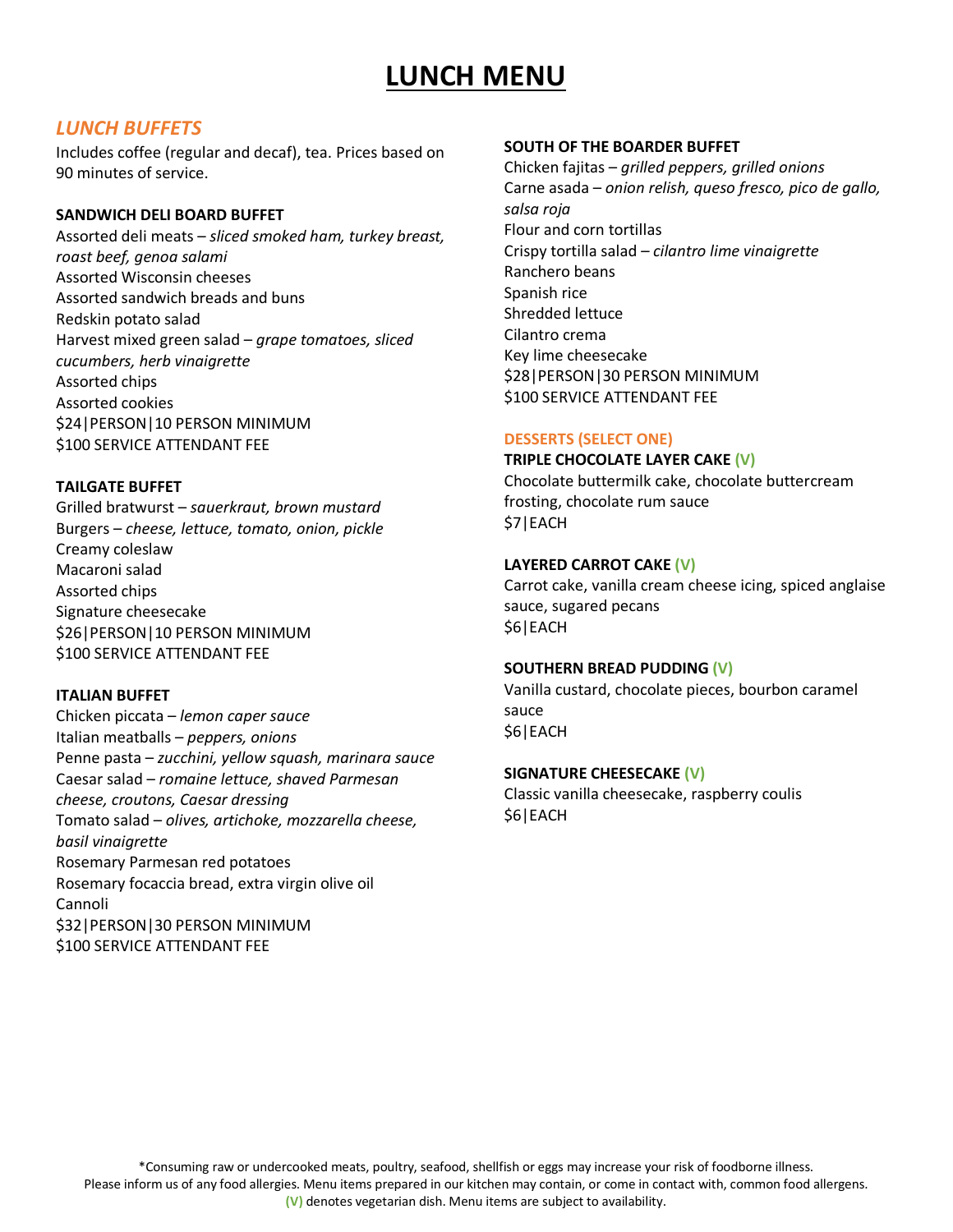# **HORS D'OEUVRES MENU**

Items can be selected for either the cocktail hour or late night snack.

### *HORS D'OEUVRES*

50 pieces per order.

**BACON WRAPPED CHESTNUTS** Sweet chili sauce \$150

**ANDOUILLE SAUSAGE IN PUFF PASTRY** Sweet onion marmalade \$150

**HAWAIIAN TERIYAKI CHICKEN SKEWERS** \$150

**BEEF EMPANADAS** Salsa verde, crema \$175

**FIG AND BLEU CHEESE TARTLET (V)** \$150

**TOMATO BRUSCHETTA (V)** \$125

**BOURBON GLAZED PINEAPPLE MEATBALLS** \$150

### *HORS D'OEUVRES DISPLAY PLATTERS*

Serves approximately 50 per order.

**SEASONAL VEGETABLE CRUDITÉS (V)** Dill dip \$150

**SEASONAL FRESH FRUIT (V)** \$175

**DOMESTIC CHEESE (V) Crackers** 

\$175

**WISCONSIN ARTISANAL CHEESE (V) Crackers** \$275

### **CHARCUTERIE**

Salami, busseto, prosciutto, soppressata, summer sausage \$200

**ANTIPASTI** Italian meats and cheeses, olives, marinated vegetables \$200

**MIDWEST** Summer sausage, Landjäger, assorted cheese, assorted pickles \$200

### *SNACKS & PIZZAS*

**ASSORTED SILVER DOLLAR SANDWICHES** Turkey, ham, roast beef \$150|50 pieces

### **BONELESS CHICKEN WINGS**

Choice of one sauce (BBQ, buffalo, Sriracha) Celery sticks, ranch dressing \$200|SERVES APPROXIMATELY 25

### **FRENCH ONION DIP**

Potato chips \$75|SERVES APPROXIMATELY 50

**TACO DIP (V)**

House-fried tortilla chips \$100|SERVES APPROXIMATELY 50

### **NACHO BAR**

Ground beef taco meat, house-fried tortilla chips, tomatoes, black olives, jalapeños, cheese sauce, sour cream, salsa roja \$350|SERVES APPROXIMATELY 35

### **PIZZA**

Choice of one topping: Pepperoni, sausage, vegetable, extra cheese \$30|EACH|16 INCH

**PREMIUM PIZZA** Choice of deluxe or meat lover's Deluxe – *sausage, mushroom, onion* Meat lover's – *pepperoni, sausage, mushroom, onion* \$35|EACH|16 INCH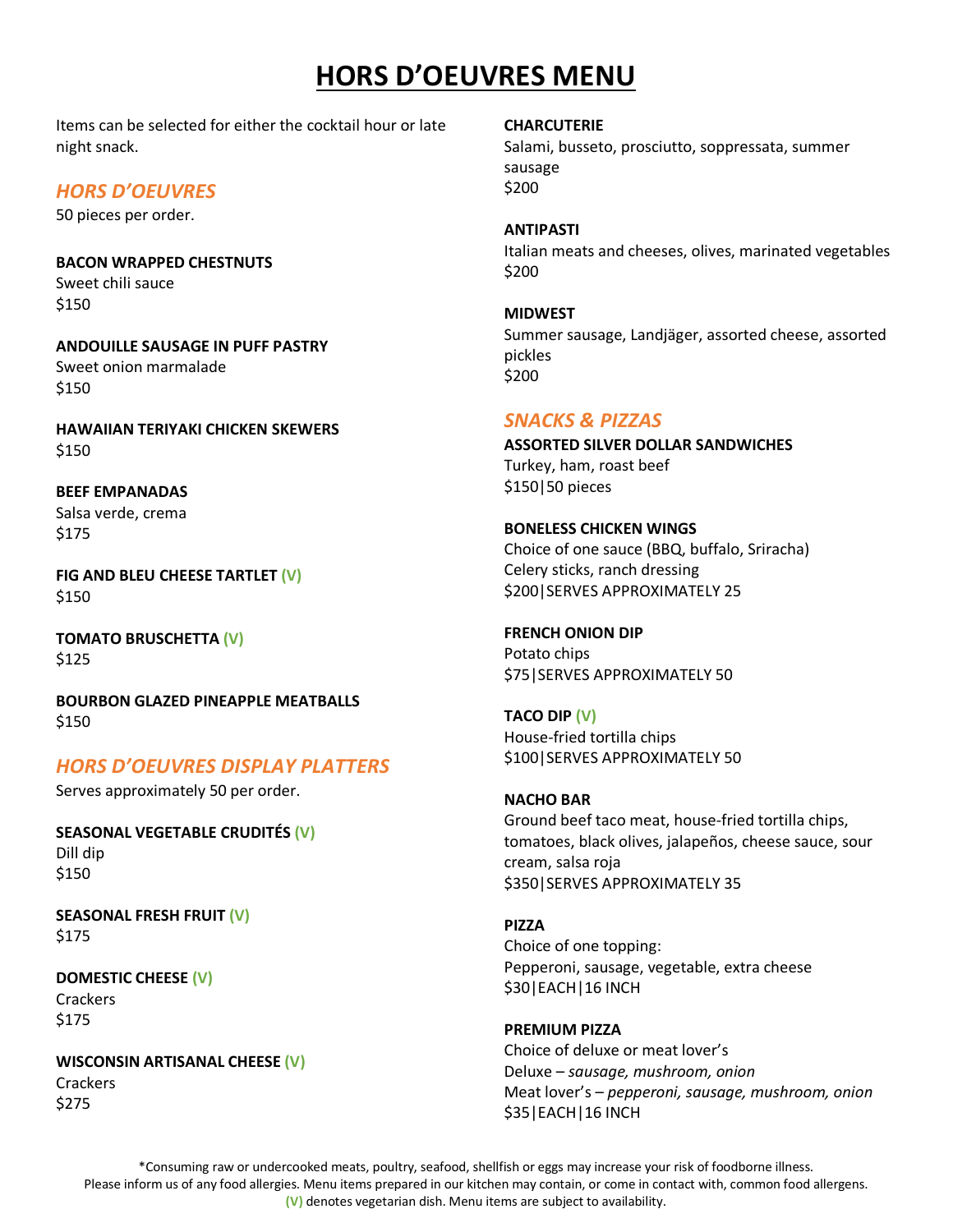# **DINNER MENU**

### *PLATED DINNER ENTRÉES*

Includes coffee (regular and decaf), tea, rolls and butter, choice of one salad and one side, seasonal vegetable.

### **SALAD (SELECT ONE)**

### **CAESAR SALAD (V)**

Romaine lettuce, shaved Parmesan cheese, croutons, Caesar dressing

**GARDEN SALAD (V)** Lettuce, tomato, cucumber, carrot, herb vinaigrette

### **PEAR AND BLEU CHEESE SALAD (V)**

Mixed greens, toasted walnuts, Champagne vinaigrette

### **MANDARIN ORANGE SALAD (V)**

Spinach, arugula, mandarin orange slices, shaved Parmesan cheese, toasted walnuts, dried cranberries, citrus vinaigrette dressing

### **PLATED DINNER ENTRÉES**

**CHICKEN PICCATA** Lemon caper sauce \$29|EACH

### **ROASTED CHICKEN BREAST**

Brandied mushroom cream sauce \$30|EACH

**BEEF SHORT RIB** Cabernet jus \$36|EACH

### **BROILED SALMON**

Honey mustard glaze \$37|EACH

**SEASONAL WHITEFISH** Lemon chive butter \$37|EACH

**BROILED SHRIMP DE JONGHE** Browned butter, sherry, breadcrumbs \$36|EACH

### **ROASTED PORTABELLA VEGETABLE STACK (V)**

Oven-roasted portabella mushrooms, grilled squash, grilled zucchini, oven-roasted tomatoes, roasted corn, red pepper coulis, balsamic glaze \$28|EACH

### **ASPARAGUS RISOTTO (V)**

Roasted red pepper coulis \$27|EACH *(excludes side selection)*

### **DUETS**

### **PETITE FILET MIGNON\*, GARLIC BUTTER SHRIMP** Petite filet mignon (5-oz.), mushroom bordelaise

Shrimp (3), garlic butter \$44|EACH

### **PETITE FILET MIGNON\*, CHICKEN PICCATA**

Petite filet mignon (5-oz.), mushroom bordelaise Chicken piccata, lemon caper sauce \$40|EACH

### **BEEF SHORT RIB, BROILED SHRIMP DE JONGHE**

Beef short rib, cabernet jus Broiled shrimp, browned butter, sherry, breadcrumbs \$44|EACH

### **SIDES (SELECT ONE PER ENTRÉE SELECTION)**

White cheddar mashed potatoes **(V)** Rosemary garlic red potatoes **(V)** Vegetable rice pilaf **(V)** Pesto orzo **(V)** Wild rice casserole **(V)** Whipped sweet potatoes with bourbon pecans **(V)**

### **PLATED DESSERTS**

### **TRIPLE CHOCOLATE LAYER CAKE (V)** Chocolate buttermilk cake, chocolate buttercream frosting, chocolate rum sauce \$7|EACH

### **LAYERED CARROT CAKE (V)**

Carrot cake, vanilla cream cheese icing, spiced anglaise sauce, sugared pecans \$6|EACH

### **SOUTHERN BREAD PUDDING (V)**

Vanilla custard, chocolate pieces, bourbon caramel sauce \$6|EACH

**SIGNATURE CHEESECAKE (V)** Classic vanilla cheesecake, raspberry coulis \$6|EACH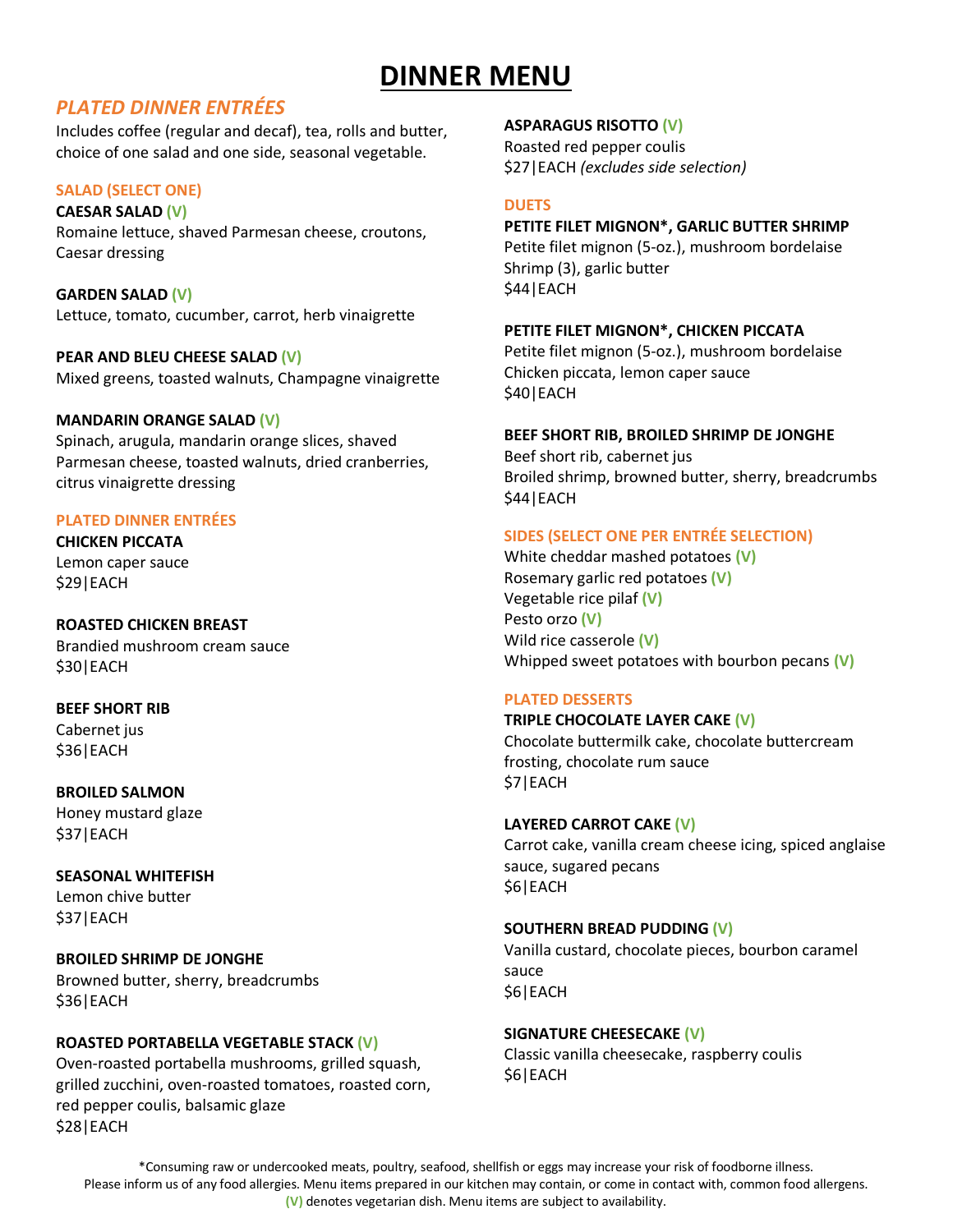# **DINNER MENU**

### *DINNER BUFFETS*

Includes coffee (regular and decaf), tea, rolls and butter, choice of two salads and two sides, seasonal vegetable. Based on 90 minutes of service.

50 PERSON MINIMUM|\$100 SERVICE ATTENDANT FEE

### **SALAD (SELECT TWO)**

**CAESAR SALAD (V)** Romaine lettuce, shaved Parmesan cheese, croutons, Caesar dressing

**GARDEN SALAD (V)** Lettuce, tomato, cucumber, carrot, herb vinaigrette

**PEAR AND BLEU CHEESE SALAD (V)** Mixed greens, toasted walnuts, Champagne vinaigrette

### **MANDARIN ORANGE SALAD (V)**

Spinach, arugula, mandarin orange slices, shaved Parmesan cheese, toasted walnuts, dried cranberries, citrus vinaigrette dressing

### **ENTRÉES (MINIMUM OF TWO SELECTIONS REQUIRED)**

**BRAISED BEEF SHORT RIB** Sundried tomato, mushroom ragout \$18|PERSON

### **CHICKEN PICCATA**

Lemon caper sauce \$16|PERSON

### **ROASTED CHICKEN BREAST**

Brandied mushroom cream sauce \$17|PERSON

**PORK LOIN ROAST** Caramelized onion, apple, gravy \$18|PERSON

**BROILED SALMON** Honey mustard glaze \$21|PERSON

### **BUTTERNUT SQUASH RAVIOLI (V)**

Portabella mushrooms, roasted red pepper cream sauce \$16|PERSON

### **ASPARAGUS RISOTTO (V)**

Roasted red pepper coulis \$16|PERSON

### **SIDES (SELECT TWO)**

White cheddar mashed potatoes **(V)** Rosemary garlic red potatoes **(V)** Vegetable rice pilaf **(V)** Pesto orzo **(V)** Wild rice casserole **(V)** Whipped sweet potatoes with bourbon pecans **(V)**

### **PLATED DESSERTS (SELECT TWO)**

### **TRIPLE CHOCOLATE LAYER CAKE (V)**

Chocolate buttermilk cake, chocolate buttercream frosting, chocolate rum sauce \$7|EACH

### **LAYERED CARROT CAKE (V)**

Carrot cake, vanilla cream cheese icing, spiced anglaise sauce, sugared pecans \$6|EACH

### **SOUTHERN BREAD PUDDING (V)**

Vanilla custard, chocolate pieces, bourbon caramel sauce \$6|EACH

### **SIGNATURE CHEESECAKE (V)**

Classic vanilla cheesecake, raspberry coulis \$6|EACH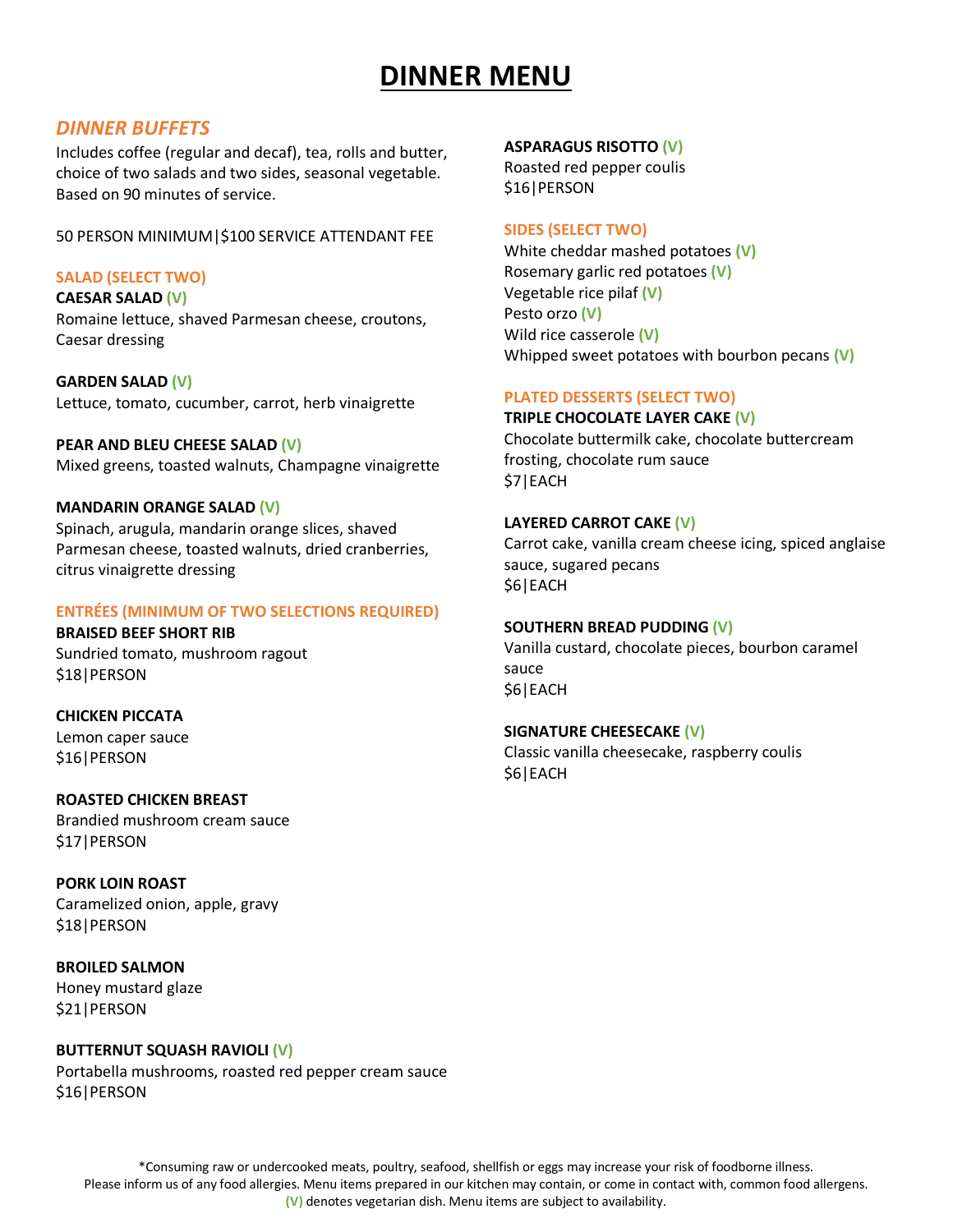# **DINNER MENU**

### *FOOD STATIONS*

Includes coffee (regular and decaf), tea, salad station, plus a minimum of one action station selection. Prices based on 90 minutes of service.

### **SALAD (SELECT TWO)**

**CAESAR SALAD (V)**

Romaine lettuce, shaved Parmesan cheese, croutons, Caesar dressing

**GARDEN SALAD (V)** Lettuce, tomato, cucumber, carrot, herb vinaigrette

### **PEAR AND BLEU CHEESE SALAD (V)**

Mixed greens, toasted walnuts, Champagne vinaigrette

### **MANDARIN ORANGE SALAD (V)**

Spinach, arugula, mandarin orange slices, shaved Parmesan cheese, toasted walnuts, dried cranberries, citrus vinaigrette dressing

### *ACTION STATIONS*

### **PASTA BAR STATION**

Grilled marinated chicken Italian meatballs – *peppers, onions* Penne pasta Primavera vegetables Marinara sauce Alfredo sauce Pesto Parmesan cheese Garlic breadstick, butter \$28|PERSON|50 PERSON MINIMUM \$100 SERVICE ATTENDANT FEE

### **SLIDER STATION (SELECT TWO)**

Beef patty – *cheddar cheese, Applewood smoked bacon* BBQ pulled pork – *dill pickle* Blackened chicken breast – *roasted red pepper aioli* Baked beans Assorted chips \$32|PERSON|50 PERSON MINIMUM \$100 SERVICE ATTENDANT FEE

### **STREET TACO STATION (SELECT TWO OR FOUR MEATS)**

Ground beef taco meat Carne asada Pork carnitas Southwest chicken Flour and corn tortillas House-fried tortilla chips Ranchero beans Spanish rice Lettuce Tomato Pickled onions Spanish onions Black olives Avocado Cilantro Jalapeños Cheddar cheese Queso fresco Salsa roja Salsa verde Cilantro crema Hot sauce \$32|\$40|PERSON|50 PERSON MINIMUM \$100 SERVICE ATTENDANT FEE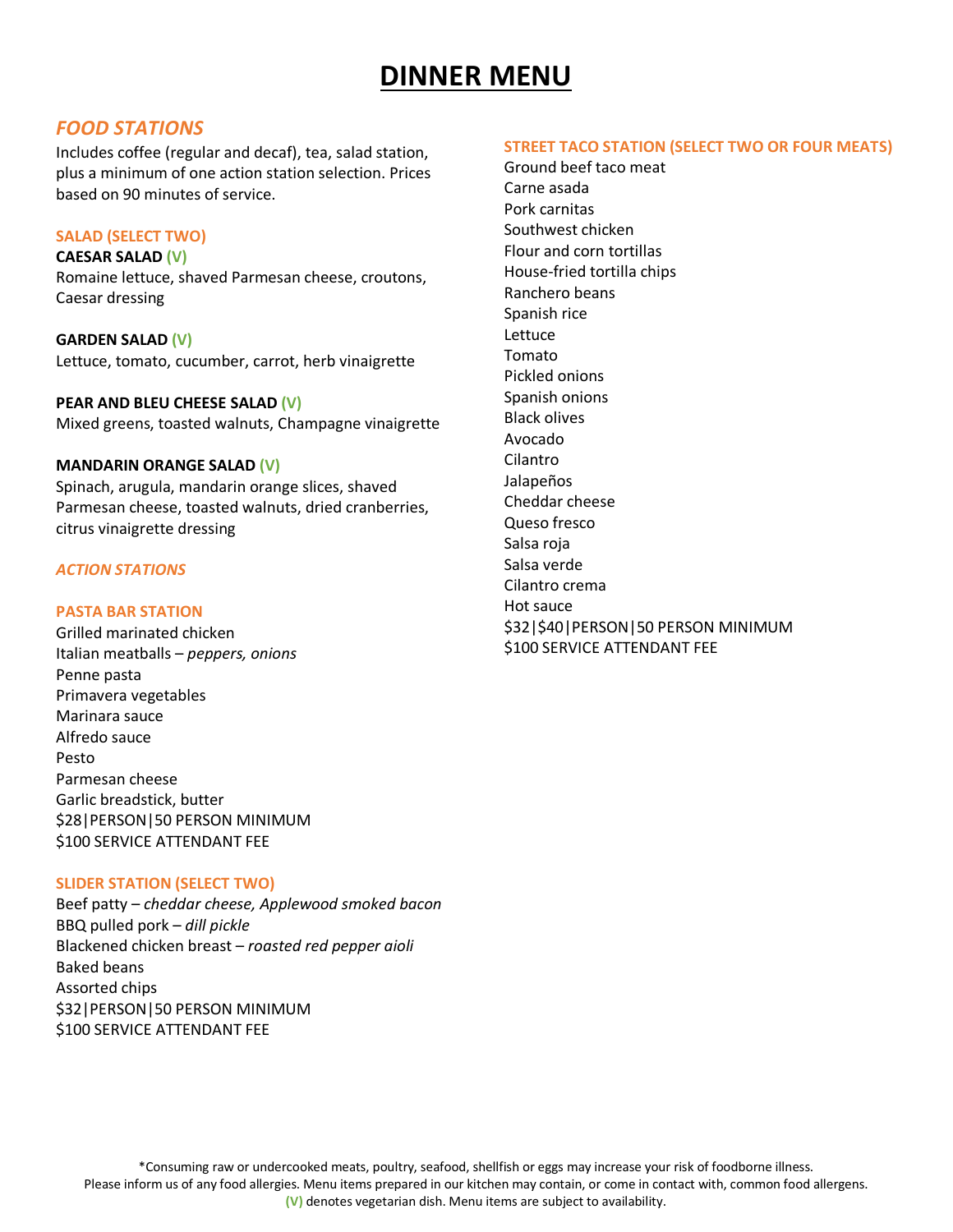# **BEVERAGE MENU & PRICING**

### *BAR PACKAGES*

|                        | <b>BEER   WINE   SODA</b> | CALL | <b>TOP SHELF</b> | UNDER 21 $**$ |
|------------------------|---------------------------|------|------------------|---------------|
| <b>FIRST HOUR</b>      | \$12                      | \$14 | \$18             | S4            |
| <b>ADDITIONAL HOUR</b> | S6                        | \$8  | \$10             | Ś4            |

*\*\*Under 21 package includes unlimited Pepsi® soft drinks and Aquafina® bottled water. Only available with the purchase of an alcoholic beverage package.*

### *OPEN BAR*

|                                           | <b>CASH BAR</b> | <b>HOSTED BAR</b> |
|-------------------------------------------|-----------------|-------------------|
| <b>CALL BRAND COCKTAILS</b>               | \$7             | \$6.50            |
| <b>TOP SHELF COCKTAILS</b>                | \$9             | \$8.50            |
| <b>CORDIALS</b>                           | \$8             | \$7.50            |
| <b>HOUSE WINE</b>                         | \$7             | \$6.50            |
| <b>HOUSE CHAMPAGNE</b>                    | \$7             | \$6.50            |
| <b>DOMESTIC BOTTLED BEER</b>              | \$5             | \$4.50            |
| <b>IMPORTS AND MICROBREWS</b>             | \$6             | \$5.50            |
| <b>PEPSI® SOFT DRINKS</b>                 | \$3             | \$2.50            |
| <b>AQUAFINA® BOTTLED WATER</b>            | \$3             | \$2.50            |
| <b>ROCKSTAR<sup>®</sup> ENERGY DRINKS</b> | \$5             | \$4.50            |

### *WINE | TABLE SERVICE*

| <b>HOUSE WINE</b> | <b>TIER II</b> | <b>CUSTOM</b>         |
|-------------------|----------------|-----------------------|
| \$32 bottle       | \$36 bottle    | Market price   bottle |

### *NON-ALCOHOLIC BEVERAGE STATIONS*

*ON CONSUMPTION ALL-DAY SERVICE*

*(prices based on up to*

| <b>HALF-DAY SERVICE</b> |
|-------------------------|
| (prices based on up to  |

|                                     |               | 8 hours of service) | 5 hours of service) |
|-------------------------------------|---------------|---------------------|---------------------|
| <b>COFFEE</b> (regular and decaf)   | \$42 gallon   | \$6   person        | \$4 person          |
| add flavored creamer                | $$46 $ gallon | \$7   person        | \$5   person        |
| add flavored syrup                  | \$46 gallon   | \$7   person        | \$5   person        |
| <b>ICED TEA or ASSORTED HOT TEA</b> | \$38 gallon   | $- -$               | --                  |
| <b>PEPSI® SOFT DRINKS</b>           | $$2.50$ each  | $- -$               |                     |
| <b>AQUAFINA® BOTTLED WATER</b>      | $$2.50$ each  | $- -$               | --                  |
| <b>HOUSE-INFUSED WATER</b>          | \$35 gallon   |                     | --                  |
| <b>ASSORTED BOTTLED FRUIT JUICE</b> | $$3.50$ each  | --                  | --                  |
| <b>ROCKSTAR® ENERGY DRINKS</b>      | $$5 $ each    | --                  | --                  |
| COFFEE   PEPSI®   AQUAFINA®         |               | \$9.75   person     | \$6   person        |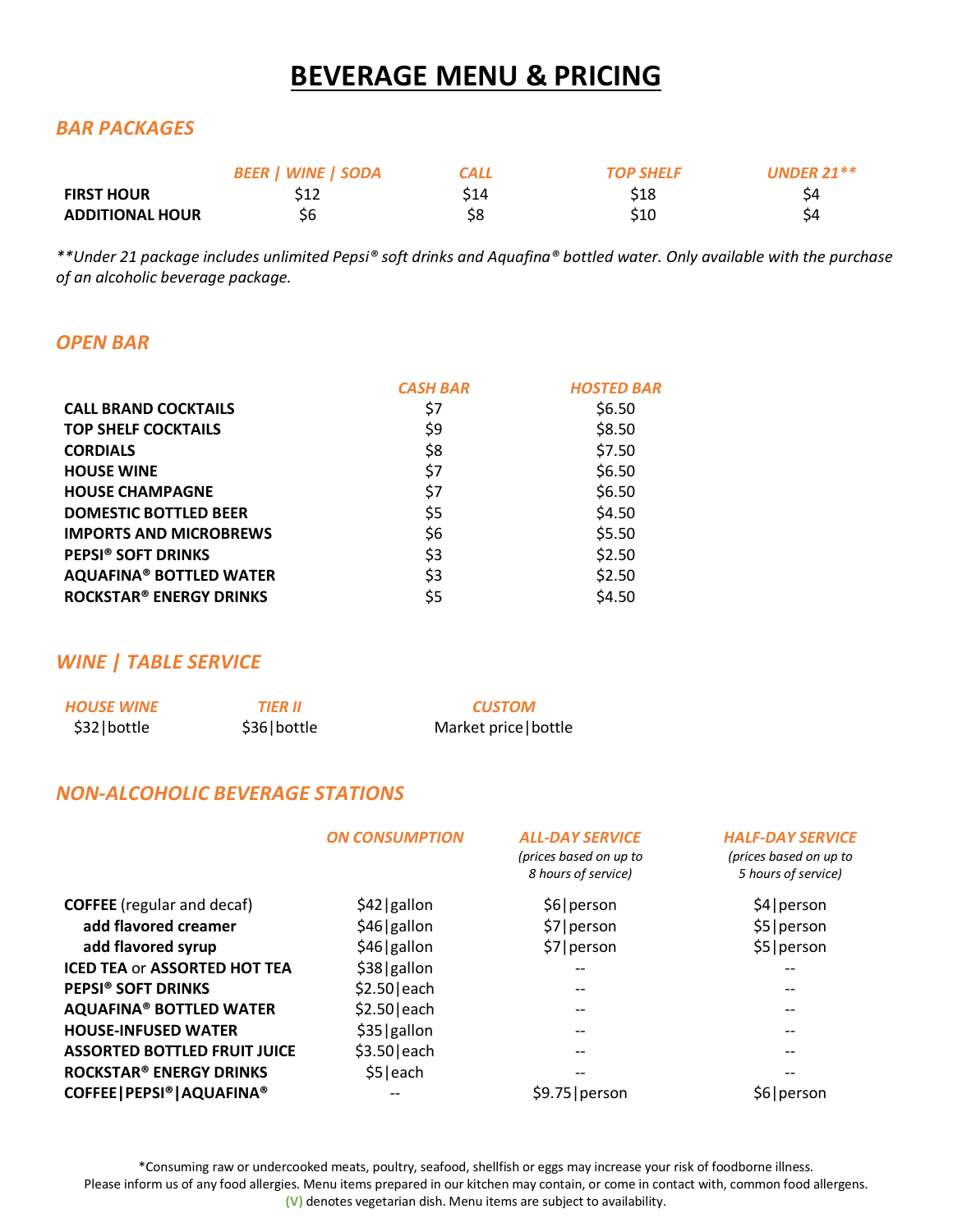### *LIQUOR SELECTION*

### **CALL**

Tito's®, Tanqueray®, Dewars White Label®, Seagrams® 7®, Jim Beam®, Jose Cuervo®, Bacardi®, Captain Morgan®, Korbel®, Malibu®, Triple Sec

### **TOP SHELF**

Ketel One®, Grey Goose®, Tanqueray®, Bombay Sapphire®, Johnnie Walker® Black Label®, Seagrams® 7®, Jack Daniels®, Jameson®, Jim Beam®, Makers Mark®, Knob Creek®, Patron®, Bacardi®, Captain Morgan®, Korbel®, Malibu®, Disaronno®, Kahlua®, Grand Marnier®, Cointreau®, Baileys®

### *WINE SELECTION*

**WINES** Sparkling, Sauvignon Blanc, Pinot Grigio, Moscato, Cabernet Sauvignon, Pinot Noir

### *BEER SELECTION*

**DOMESTIC** Miller® Lite®, Miller® High Life®, Coors Light®, Budweiser®, Bud Light®, Michelob Ultra®

### **IMPORTED AND MICROBREWS**

New Glarus Brewing Co. Spotted Cow®, Corona®, Heineken®, Lakefront Brewery™ IPA, White Claw® Black Cherry, White Claw® Lime

### *NON-ALCOHOLIC BEVERAGE SELECTIONS*

**COFFEE | TEA** Coffee (regular and decaf), iced tea or assorted hot tea

**ASSORTED JUICES**  Orange juice, apple juice, cranberry juice

### **ASSORTED SOFT DRINKS**

Pepsi®, Diet Pepsi®, Sierra Mist®, Diet Sierra Mist®, Mountain Dew®

**OTHER**

Aquafina® bottled water, Rockstar® energy drink

### *BEVERAGE ENHANCEMENTS*

### **HOUSE-INFUSED WATER**

Lemon, Lime, Orange, Citrus Blend, Cucumber Lime Mint, Strawberry Basil Lemon, Blueberry Blackberry Orange

### *COFFEE STATION ENHANCEMENTS*

**FLAVORED CREAMER** French Vanilla, Hazelnut, Caramel Macchiato, Irish Cream, Mocha

### **FLAVORED SYRUP**

Vanilla, Caramel, Toffee Crunch, Raspberry